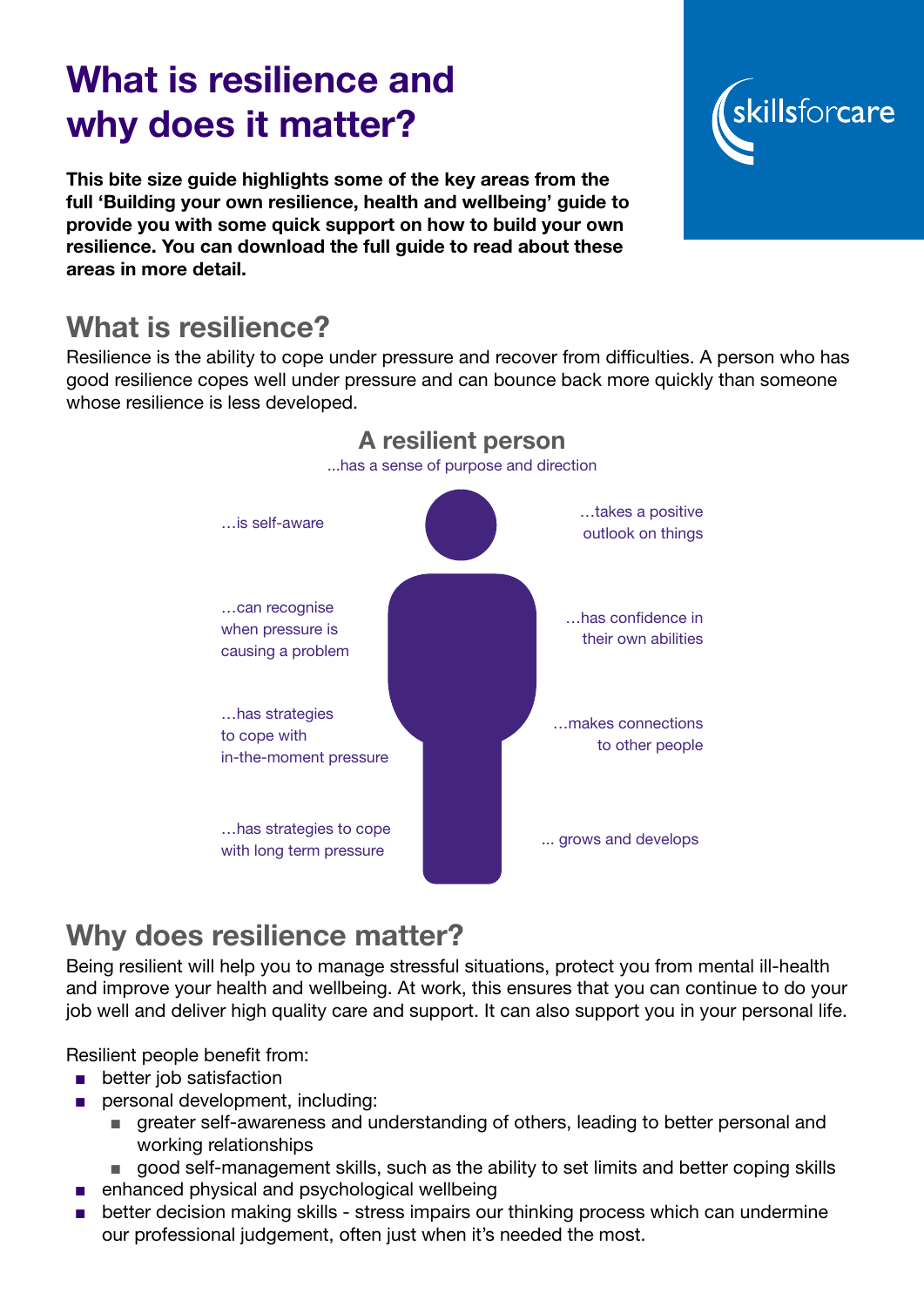### Protection against stress

Stress is a significant cause of mental and physical ill-health. It's not possible to take the stress out of care work, which makes it all the more important to do what you can to become more resilient.

## Get the right work-life balance

Life outside work has its own pressures, which can lead to conflicts between your roles at and outside of work. Establishing a boundary between work and home is key to establishing a sustainable work-life balance, and helps you manage role conflicts. Try to dedicate some time every day to an activity that gives a you time to yourself.

Task: Write down some activities that you enjoy and/or have been meaning to do. Make an effort to do them in the next month.

................................................................................................................................................ ................................................................................................................................................ ................................................................................................................................................ ................................................................................................................................................

Here are some tips to help you manage your work-life balance.

#### Know and stick to your limits

Care work is just as emotionally rewarding as it is demanding. To manage long term pressure you have to recognise and respect the limits of your time and energy.

#### Set boundaries

Boundaries between work and home help you to protect your work-life balance. In practice, the unpredictability of work makes them fuzzy. For example:

- a colleague has to go home early and asks you to cover
- a person you support needs help, so you stay on after regular hours
- emails arrive after work hours.

#### Assertive communication

Being assertive means that you express yourself and stand up for your point of view, whilst also respecting the rights and beliefs of others.

#### Time management

Effective time management helps you maintain boundaries and can extend the limits of your time and energy, which makes it easier to deal with the unpredictability and uncertainty of work.